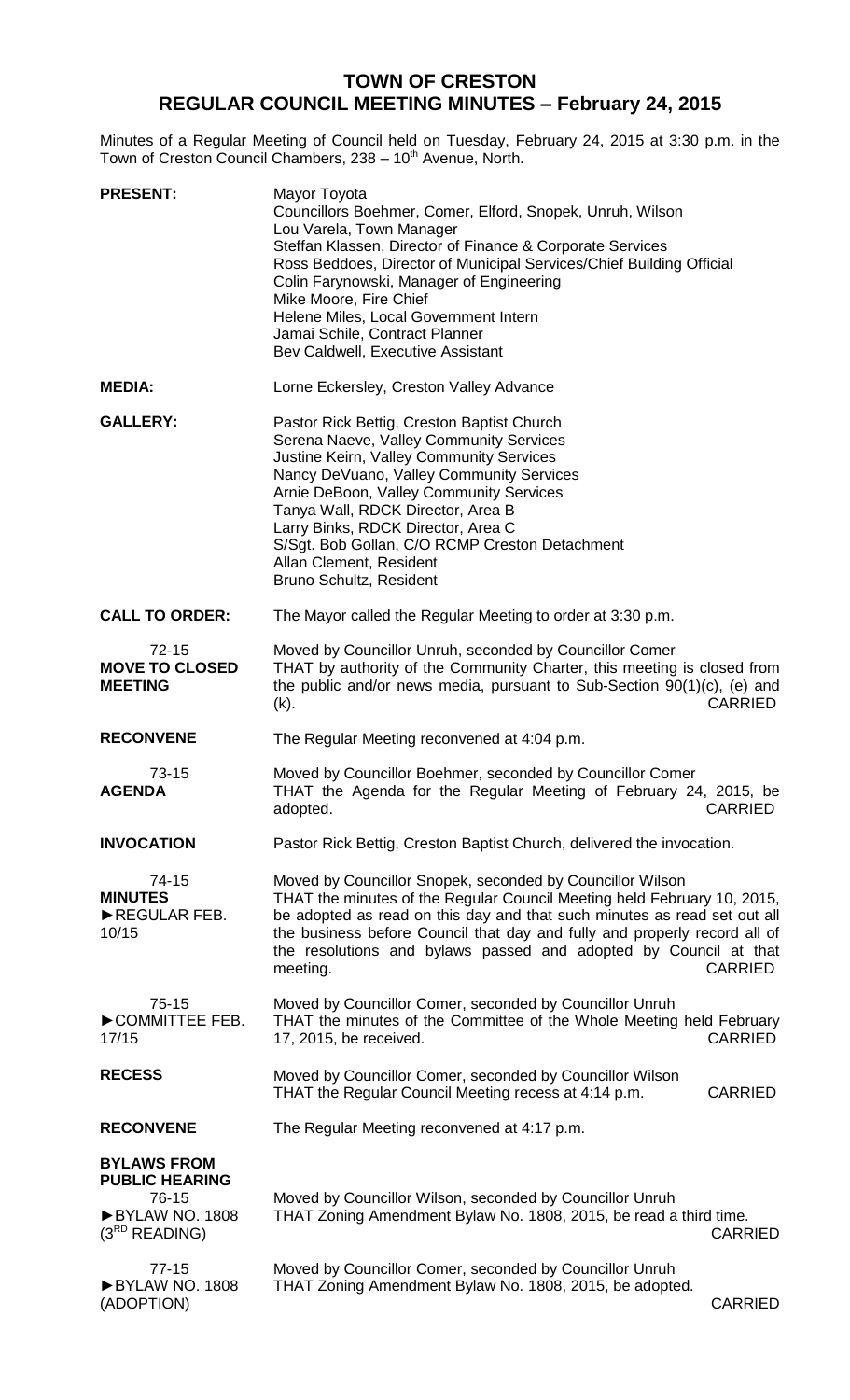78-15 ►BYLAW NO. 1811  $(3^{RD}$  READING)

79-15 ►BYLAW NO. 1811 (ADOPTION)

# **DELEGATION**

►VALLEY **COMMUNITY SERVICES** 

Moved by Councillor Snopek, seconded by Councillor Wilson THAT Zoning Amendment Bylaw No. 1811, 2015, be read a third time. CARRIED

Moved by Councillor Elford, seconded by Councillor Comer THAT Zoning Amendment Bylaw No. 1811, 2015, be adopted.

CARRIED

Mayor Toyota welcomed Ms. Serena Naeve and Ms. Justine Keirn from the Valley Community Services to the meeting at 4:20 p.m.

Ms. Naeve and Ms. Keirn presented an update on the services provided to the residents of the Creston Valley by Valley Community Services, which employs 40 people to provide services that are spread over 29 programs for individuals of all age groups. In 2013/2014 Valley Community Services purchased and renovated property at 915 Pine Street in Creston, a location that is central, accessible and designed to meet the needs of participants.

Valley Community Services is a non-profit organization which is funded by private donors, foundations, provincial and federal ministries. Many programs have more service requests than they are able to provide due to limited funds. Most of their programs operate with 10% administration budgets (the average administration to operate a for-profit business is between 20 to 35%). In 2014 funding that could have been used for programs was used to pay property taxes. Valley Community Services is requesting Council to consider reviewing its cap (limit) on Permissive Tax Exemptions for non-profit organizations in Creston and accept applications for a Permissive Tax Exemption for the 2016 taxation year.

Mayor Toyota thanked Ms. Naeve and Ms. Keirn for their presentation.

**DELEGATION** ►RCMP (CRESTON VALLEY) 3RD QUARTER REPORT

Mayor Toyota welcomed S/Sgt. Bob Gollan, Commanding Officer, RCMP Creston Detachment, to the meeting at 4:35 p.m.

S/Sgt. Gollan provided a power point presentation, highlighting the third quarter activities for 2014 - 2015 for the Creston RCMP Detachment, which included:

- Creston Detachment boundaries.
- Detachment compliment.
- Yearly comparison Calls for Service (total calls to date for 2014 were approximately 2,600).
- Calls by zones, i.e. Creston, North, East, West, Lower Kootenay Band and Canadian Border.
- Priorities for 2014-2015 for the Town of Creston, Regional District of Central Kootenay, Lower Kootenay Band and the Creston RCMP.
- With respect to the Detachment's municipal budget, 7 members, 1.5 support staff and 3 police vehicles are assigned to that budget. Currently the Detachment is under budget with respect to the Municipal portion.
- The Provincial budget is \$116,052 and to date 103% of that budget has been spent. Overages are overtime, vehicle repairs and vehicle fuel. The Creston Detachment is currently working with the Southeast District to address budget shortfalls or underfunding.
- Funding requests for 2015-2016 are for an additional Full Time Employee assigned to the office support staff, new flooring in the Detachment office and purchase of a Flir - Thermal Imaging Device.

S/Sgt. Gollan informed Council and the Regional District Directors that he will be asking for the respective lists of priorities for 2015, by the end of March.

Mayor Toyota thanked S/Sgt. Gollan for his presentation and stated that Council will be discussing the Town's priorities for 2015 at a Committee of the Whole meeting in March 2015.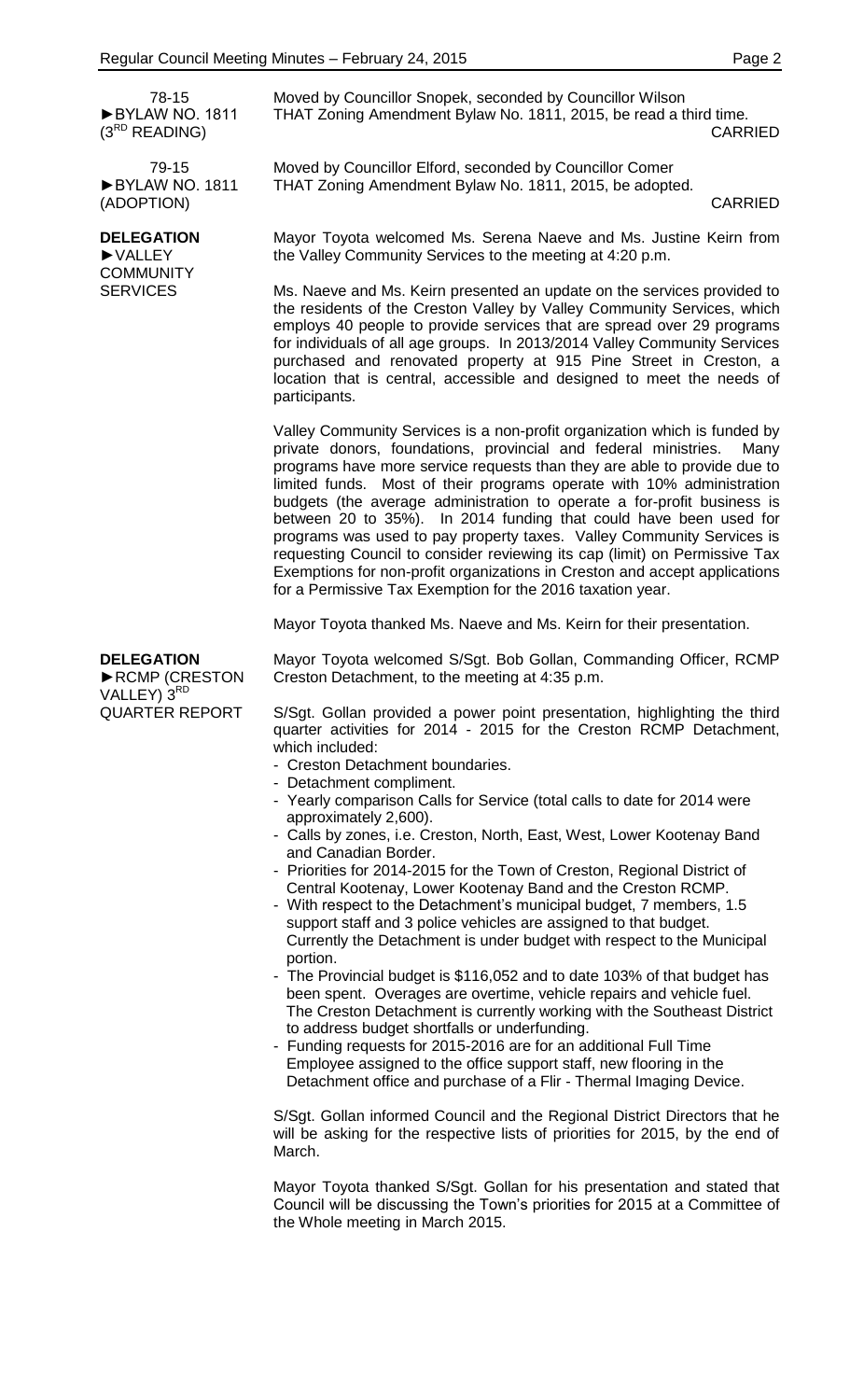**COUNCIL COMMITTEE** 80-15 ►FEB. 17/15 MTG RECOMMENDATIONS ►PINE ST. INTER.

#### ►OCP ADVISORY SELECT COMM. Rescinded via Res. #122-16 Mar. 22/16

►CLOSE TOWN HALL DEC. 21, 22, 23/15

►FIVE YEAR FINANCIAL PLAN BYLAW NO. 1799

►STRATEGIC PRIORITIES CHART/ **CORPORATE** STRATEGIC PLAN

81-15 ►VALLEY COMM. SERV. RE PERMISS-IVE TAX EXEMPT.

Moved by Councillor Unruh, seconded by Councillor Wilson

82-15 ►RCMP REPORT & PRIORITY SETTING Moved by Councillor Snopek, seconded by Councillor Comer THAT Ltr #85 from the Commanding Officer, Creston RCMP Detachment, regarding the Third Quarter 2014-15 Report for policing in the Creston Valley, be received; AND FURTHER, THAT the issue of setting priorities for municipal policing for the Town of Creston for 2015, be referred to Committee of the Whole for further consideration and recommendation.

83-15 ►ALCOHOL POLICY RE FIRE - WORK EXPERIENCE LIVING QUARTERS

Moved by Councillor Wilson, seconded by Councillor Snopek THAT Council Committee Recommendations No. 1 to 5, from the February 17, 2015 Regular Committee of the Whole Meeting, be adopted as follows: **RECOMMENDATION NO. 1:**

THAT the verbal report by the Manager of Engineering, with respect to the Pine Street / Highway 3 intersection landscape plan, be received.

#### **RECOMMENDATION NO. 2:**

THAT Ltr #102 from the Town Planner, regarding a proposal to establish an Official Community Plan Advisory Committee, be received; THAT Council establish an Official Community Plan Advisory Committee, as per the Terms of Reference as set out in Ltr #102, a copy of which is attached to and forms a part of these minutes as Appendix 'I'; THAT the Official Community Plan Advisory Committee be established for the term March 1, 2015 to March 31, 2016; AND FURTHER, THAT staff is authorized to commence the application process for membership on the Official Community Plan Advisory Committee, bringing forward a recommendation with respect to applicants, for Council approval.

# **RECOMMENDATION NO. 3:**

THAT the verbal report by the Town Manager regarding closing Town Hall on December 21, 22 and 23, 2015, be received; AND FURTHER, THAT Council approves the closing of the Town Hall facility to the public on December 21, 22 and 23, 2015, as in the previous two years.

# **RECOMMENDATION NO. 4:**

THAT Ltr #101 from the Director of Finance and Corporate Services, providing an overview of the Town of Creston's Five Year Financial Plan Bylaw No. 1799, be received.

# **RECOMMENDATION NO. 5:**

THAT the verbal report by the Town Manager regarding draft changes to Council's Strategic Priorities Chart, be received; THAT staff is authorized to bring forward to Council, the proposed amendments to Council's Strategic Priorities Chart for approval; AND FURTHER, THAT staff bring forward a revised Corporate Strategic Plan, incorporating the changes proposed by members of the Committee of the Whole, to an upcoming Council meeting for consideration. CARRIED

THAT Ltr #98 from Valley Community Services, regarding a permissive tax exemption, be referred to Committee of the Whole, along with Finance Department – Permissive Tax Exemptions Policy and "2014, 2015 and 2016 Tax Exemption Bylaw No. 1796, 2013", for further consideration and recommendation. The commendation of the commendation of the commendation of the commendation of the comment of the comment of the comment of the comment of the comment of the comment of the comment of the comment of the co

CARRIED Moved by Councillor Comer, seconded by Councillor Unruh THAT Ltr #111 from the Fire Chief, regarding alcohol use on Town owned properties and/or facilities, be received; AND FURTHER, THAT an amendment to Administrative Policy – Liquor Licence Applications Section

2, be approved to read as follows: ".2 There is to be no alcohol sold, consumed or distributed on Town owned properties and/or facilities unless an approved "Special Occasion Liquor Licence" has been issued in accordance with the terms and conditions stated in the Town of Creston "Application Request for Special Occasion Liquor Licence" or the facility has its own Liquor Licence under Provisions of the Liquor Control and Licencing Act, approved by Council.

An exemption to the above restriction would be the residential space designated for the Work Experience Program Firefighters located at 138 – 10<sup>th</sup> Avenue North, Creston." CARRIED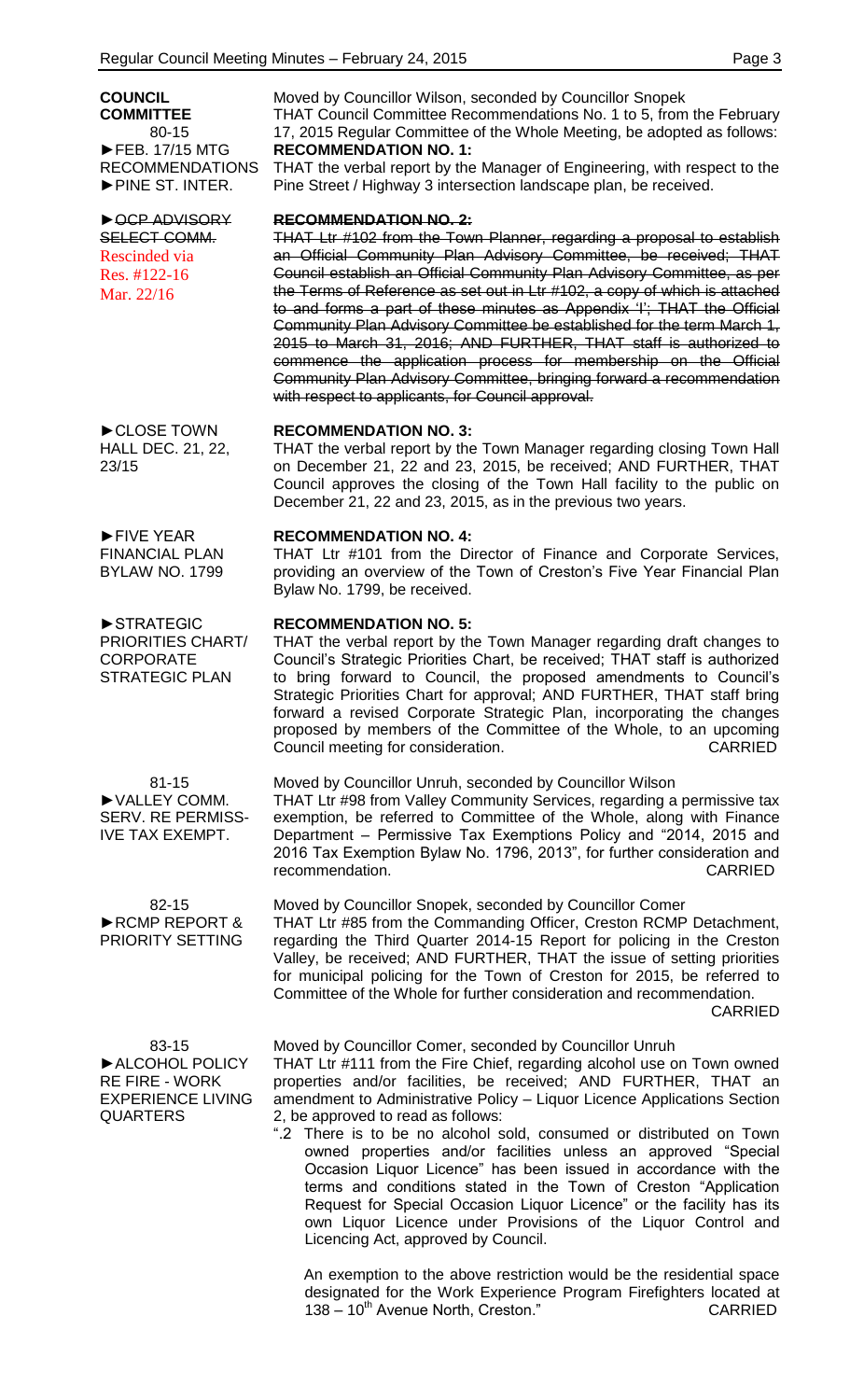| 84-15<br>SITE C PROJECT                                                              | Moved by Councillor Snopek, seconded by Councillor Unruh<br>THAT Ltr #93 from Mr. Terry Webster, regarding support to request the<br>Ministry of Energy and Mines place a one-year moratorium on the<br>proposed Site C project, to allow the BC Utilities Commission to rule on the<br><b>CARRIED</b><br>project, be received.                                                                                                                                                                                                                                                           |
|--------------------------------------------------------------------------------------|-------------------------------------------------------------------------------------------------------------------------------------------------------------------------------------------------------------------------------------------------------------------------------------------------------------------------------------------------------------------------------------------------------------------------------------------------------------------------------------------------------------------------------------------------------------------------------------------|
| 85-15<br>CEMETERY<br>POLICY RE BURIALS                                               | Moved by Councillor Boehmer, seconded by Councillor Unruh<br>THAT Ltr #95 from the Town Manager, regarding an amendment to the<br>Town's Cemetery Policy, be received; AND FURTHER, THAT the<br>Cemetery Policy re amended to include a new Section, as follows:<br>"5)<br><b>Burials</b>                                                                                                                                                                                                                                                                                                 |
|                                                                                      | In the unfortunate event that the Town is responsible for a burial being<br>incorrectly placed in the cemetery (i.e. incorrect plot or block), as per<br>the applicable Cemetery Licence Interment Permit, the Town will<br>refund the cost of the burial fee and applicable taxes, excluding<br>additional fees (i.e. extra deep), as per the Town of Creston's Fees<br>and Charges Bylaw as amended from time to time. In addition, if<br>exhumation and relocation is required as a result of the Town's error,<br>the Town will provide this service at no charge."<br><b>CARRIED</b> |
| 86-15<br>RQST DONATION<br><b>RE BC ABORIGINAL</b><br><b>SOCIETY</b>                  | Moved by Councillor Elford, seconded by Councillor Comer<br>THAT Ltr #103 from the B.C. Aboriginal Network on Disability Society,<br>requesting a donation, be referred to the Committee of the Whole for<br>further consideration and recommendation, following consultation with the<br><b>CARRIED</b><br>Lower Kootenay Band.                                                                                                                                                                                                                                                          |
| 87-15<br>RQST DONATION<br><b>RE CRESTON</b><br><b>COMMUNITY BAND</b>                 | Moved by Councillor Boehmer, seconded by Councillor Comer<br>THAT Ltr #107 from the Creston Community Band, requesting a donation<br>from the Town of Creston Discretionary Grant fund, be received, AND<br>FURTHER, THAT the Creston Community Band be encouraged to submit<br>an application under the Columbia Basin Trust - Community Initiatives<br>Program for funding consideration.<br><b>CARRIED</b>                                                                                                                                                                             |
| 88-15<br>RESCIND RDGS RE<br><b>BYLAW NO. 1800</b>                                    | Moved by Councillor Unruh, seconded by Councillor Elford<br>THAT Resolution No. 66-14 from the February 25, 2014 Regular Council<br>Meeting, be rescinded, which gives first and second readings to "Zoning<br>Amendment Bylaw No. 1800, 2014" with respect to amendments to the<br>Comprehensive Development (CD-1) Zone.<br><b>CARRIED</b>                                                                                                                                                                                                                                              |
| 89-15<br>FAMILY DAY<br><b>EVENT (WINTER</b><br><b>CHILDREN'S</b><br><b>FESTIVAL)</b> | Moved by Councillor Boehmer, seconded by Councillor Wilson<br>THAT the verbal report by Councillor Boehmer, regarding the Annual<br>Family Day Celebration (Winter Children's Festival) and future annual<br>celebrations, be received; AND FURTHER, THAT the Mayor forward<br>information on the costs, etc. to host the Annual Family Day Celebration<br>(Winter Children's Festival) to the Creston Valley Services Committee for<br>consideration by that Committee to fund and host future annual Family<br>Day events for the residents of the Creston Valley.<br><b>CARRIED</b>    |
| <b>BYLAWS</b>                                                                        |                                                                                                                                                                                                                                                                                                                                                                                                                                                                                                                                                                                           |
| $90 - 15$<br>BYLAW 1812<br>$(1^{ST}$ & $2^{ND}$ RDGS)                                | Moved by Councillor Snopek, seconded by Councillor Comer<br>THAT Building Amendment Bylaw No. 1812, 2015, be read a first time by<br>title, second time by content.<br><b>CARRIED</b>                                                                                                                                                                                                                                                                                                                                                                                                     |
| $91 - 15$<br>BYLAW 1812<br>$(3^{RD}$ RDG)                                            | Moved by Councillor Wilson, seconded by Councillor Unruh<br>THAT Building Amendment Bylaw No. 1812, 2015, be read a third time.<br><b>CARRIED</b>                                                                                                                                                                                                                                                                                                                                                                                                                                         |
| $92 - 15$<br>STRATEGIC<br><b>PRIORITIES CHART</b>                                    | Moved by Councillor Elford, seconded by Councillor Comer<br>THAT the Strategic Priorities Chart, as presented, be received.<br><b>CARRIED</b>                                                                                                                                                                                                                                                                                                                                                                                                                                             |
| 93-15<br>COMMITTEE OF<br>THE WHOLE<br><b>AGENDA</b>                                  | Moved by Councillor Boehmer, seconded by Councillor Wilson<br>THAT the Regular Committee of the Whole Meeting agenda, as presented,<br>be received.<br><b>CARRIED</b>                                                                                                                                                                                                                                                                                                                                                                                                                     |